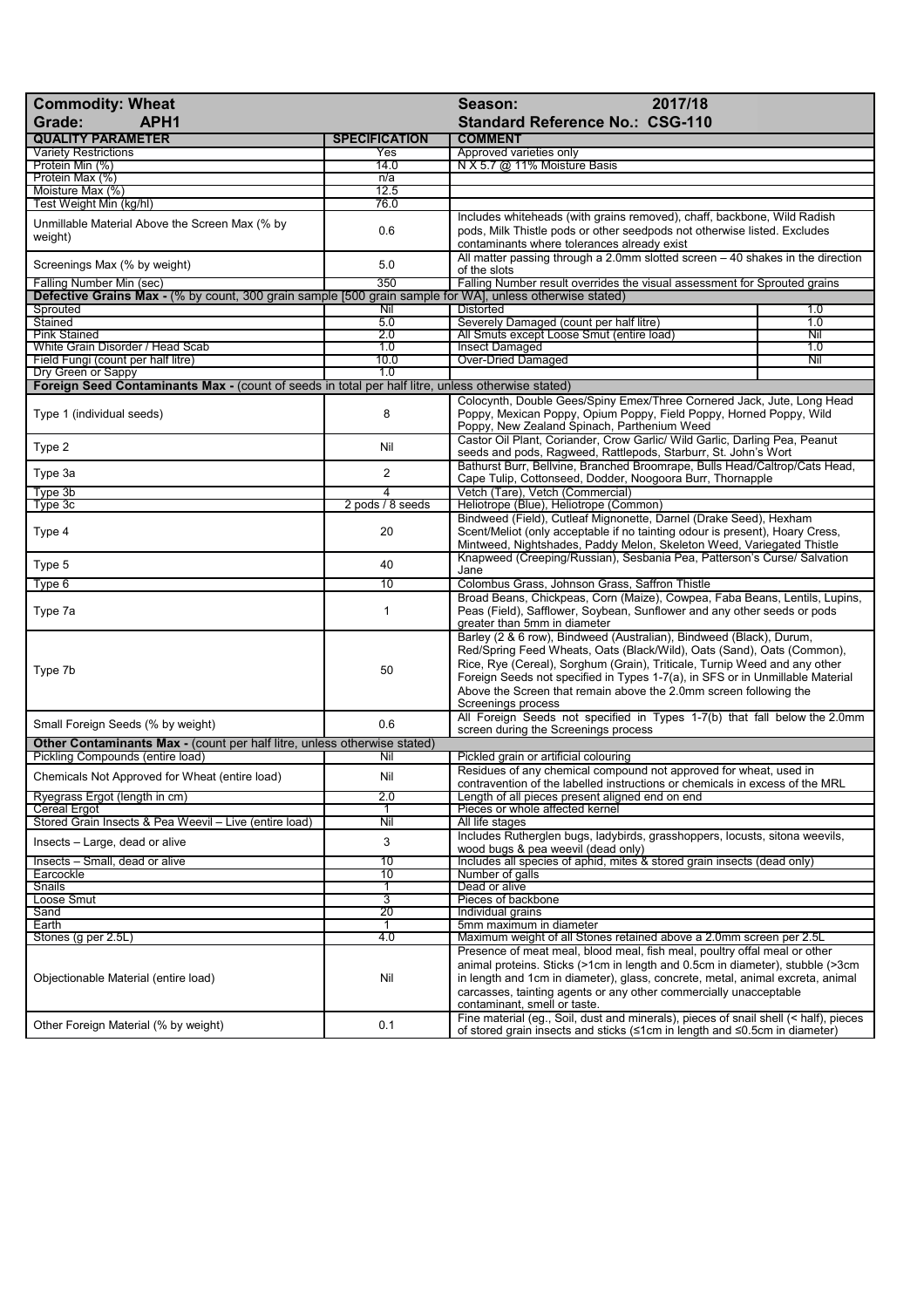| <b>Commodity: Wheat</b><br>APH <sub>2</sub><br>Grade:                                                                          |                      | 2017/18<br>Season:<br><b>Standard Reference No.: CSG-100</b>                                                                                                                                                                                                                                                                                                                                        |     |
|--------------------------------------------------------------------------------------------------------------------------------|----------------------|-----------------------------------------------------------------------------------------------------------------------------------------------------------------------------------------------------------------------------------------------------------------------------------------------------------------------------------------------------------------------------------------------------|-----|
| <b>QUALITY PARAMETER</b>                                                                                                       | <b>SPECIFICATION</b> | <b>COMMENT</b>                                                                                                                                                                                                                                                                                                                                                                                      |     |
| <b>Variety Restrictions</b>                                                                                                    | Yes                  | Approved varieties only                                                                                                                                                                                                                                                                                                                                                                             |     |
| Protein Min (%)                                                                                                                | 13.0                 | N X 5.7 @ 11% Moisture Basis                                                                                                                                                                                                                                                                                                                                                                        |     |
| Protein Max (%)                                                                                                                | n/a                  |                                                                                                                                                                                                                                                                                                                                                                                                     |     |
| Moisture Max (%)                                                                                                               | 12.5                 |                                                                                                                                                                                                                                                                                                                                                                                                     |     |
| Test Weight Min (kg/hl)                                                                                                        | 76.0                 |                                                                                                                                                                                                                                                                                                                                                                                                     |     |
| Unmillable Material Above the Screen Max (%<br>by weight)                                                                      | 0.6                  | Includes whiteheads (with grains removed), chaff, backbone, Wild Radish<br>pods, Milk Thistle pods or other seedpods not otherwise listed. Excludes<br>contaminants where tolerances already exist                                                                                                                                                                                                  |     |
| Screenings Max (% by weight)                                                                                                   | 5.0                  | All matter passing through a 2.0mm slotted screen $-40$ shakes in the<br>direction of the slots                                                                                                                                                                                                                                                                                                     |     |
| Falling Number Min (sec)                                                                                                       | 350                  | Falling Number result overrides the visual assessment for Sprouted grains                                                                                                                                                                                                                                                                                                                           |     |
| Defective Grains Max - (% by count, 300 grain sample [500 grain sample for WA], unless otherwise stated)                       |                      |                                                                                                                                                                                                                                                                                                                                                                                                     |     |
| Sprouted                                                                                                                       | Nil                  | <b>Distorted</b>                                                                                                                                                                                                                                                                                                                                                                                    | 1.0 |
| Stained                                                                                                                        | 5.0                  | Severely Damaged (count per half litre)                                                                                                                                                                                                                                                                                                                                                             | 1.0 |
| <b>Pink Stained</b>                                                                                                            | 2.0                  | All Smuts except Loose Smut (entire load)                                                                                                                                                                                                                                                                                                                                                           | Nil |
| White Grain Disorder / Head Scab                                                                                               | 1.0                  | Insect Damaged                                                                                                                                                                                                                                                                                                                                                                                      | 1.0 |
| Field Fungi (count per half litre)                                                                                             | 10.0<br>1.0          | <b>Over-Dried Damaged</b>                                                                                                                                                                                                                                                                                                                                                                           | Nil |
| Dry Green or Sappy<br><b>Foreign Seed Contaminants Max - (count of seeds in total per half litre, unless otherwise stated)</b> |                      |                                                                                                                                                                                                                                                                                                                                                                                                     |     |
| Type 1 (individual seeds)                                                                                                      | 8                    | Colocynth, Double Gees/Spiny Emex/Three Cornered Jack, Jute, Long Head<br>Poppy, Mexican Poppy, Opium Poppy, Field Poppy, Horned Poppy, Wild Poppy,<br>New Zealand Spinach, Parthenium Weed                                                                                                                                                                                                         |     |
| Type 2                                                                                                                         | Nil                  | Castor Oil Plant, Coriander, Crow Garlic/ Wild Garlic, Darling Pea, Peanut seeds<br>and pods, Ragweed, Rattlepods, Starburr, St. John's Wort                                                                                                                                                                                                                                                        |     |
| Type 3a                                                                                                                        | $\overline{2}$       | Bathurst Burr, Bellvine, Branched Broomrape, Bulls Head/Caltrop/Cats Head,<br>Cape Tulip, Cottonseed, Dodder, Noogoora Burr, Thornapple                                                                                                                                                                                                                                                             |     |
| Type 3b                                                                                                                        | 4                    | Vetch (Tare), Vetch (Commercial)                                                                                                                                                                                                                                                                                                                                                                    |     |
| Type 3c                                                                                                                        | 2 pods / 8 seeds     | Heliotrope (Blue), Heliotrope (Common)                                                                                                                                                                                                                                                                                                                                                              |     |
| Type 4                                                                                                                         | 20                   | Bindweed (Field), Cutleaf Mignonette, Darnel (Drake Seed), Hexham Scent/Meliot<br>(only acceptable if no tainting odour is present), Hoary Cress, Mintweed,<br>Nightshades, Paddy Melon, Skeleton Weed, Variegated Thistle                                                                                                                                                                          |     |
| Type 5                                                                                                                         | 40<br>10             | Knapweed (Creeping/Russian), Sesbania Pea, Patterson's Curse/ Salvation Jane                                                                                                                                                                                                                                                                                                                        |     |
| Type 6<br>Type 7a                                                                                                              | 1                    | Colombus Grass, Johnson Grass, Saffron Thistle<br>Broad Beans, Chickpeas, Corn (Maize), Cowpea, Faba Beans, Lentils, Lupins,<br>Peas (Field), Safflower, Soybean, Sunflower and any other seeds or pods greater<br>than 5mm in diameter                                                                                                                                                             |     |
| Type 7b                                                                                                                        | 50                   | Barley (2 & 6 row), Bindweed (Australian), Bindweed (Black), Durum, Red/Spring<br>Feed Wheats, Oats (Black/Wild), Oats (Sand), Oats (Common), Rice, Rye<br>(Cereal), Sorghum (Grain), Triticale, Turnip Weed and any other Foreign Seeds not<br>specified in Types 1-7(a), in SFS or in Unmillable Material Above the Screen that<br>remain above the 2.0mm screen following the Screenings process |     |
| Small Foreign Seeds (% by weight)                                                                                              | 0.6                  | All Foreign Seeds not specified in Types 1-7(b) that fall below the 2.0mm screen<br>during the Screenings process                                                                                                                                                                                                                                                                                   |     |
| <b>Other Contaminants Max - (count per half litre, unless otherwise stated)</b>                                                |                      |                                                                                                                                                                                                                                                                                                                                                                                                     |     |
| Pickling Compounds (entire load)<br>Chemicals Not Approved for Wheat (entire load)                                             | Nil<br>Nil           | Pickled grain or artificial colouring<br>Residues of any chemical compound not approved for wheat, used in<br>contravention of the labelled instructions or chemicals in excess of the MRL                                                                                                                                                                                                          |     |
| Ryegrass Ergot (length in cm)                                                                                                  | 2.0                  | Length of all pieces present aligned end on end                                                                                                                                                                                                                                                                                                                                                     |     |
| Cereal Ergot                                                                                                                   |                      | Pieces or whole affected kernel                                                                                                                                                                                                                                                                                                                                                                     |     |
| Stored Grain Insects & Pea Weevil - Live (entire<br>load)                                                                      | Nil                  | All life stages                                                                                                                                                                                                                                                                                                                                                                                     |     |
| Insects - Large, dead or alive                                                                                                 | 3                    | Includes Rutherglen bugs, ladybirds, grasshoppers, locusts, sitona weevils, wood<br>bugs & pea weevil (dead only)                                                                                                                                                                                                                                                                                   |     |
| Insects - Small, dead or alive                                                                                                 | 10                   | Includes all species of aphid, mites & stored grain insects (dead only)                                                                                                                                                                                                                                                                                                                             |     |
| Earcockle                                                                                                                      | 10                   | Number of galls                                                                                                                                                                                                                                                                                                                                                                                     |     |
| Snails                                                                                                                         | 1                    | Dead or alive                                                                                                                                                                                                                                                                                                                                                                                       |     |
| Loose Smut                                                                                                                     | 3<br>$\overline{20}$ | Pieces of backbone                                                                                                                                                                                                                                                                                                                                                                                  |     |
| Sand<br>Earth                                                                                                                  | 1                    | Individual grains<br>5mm maximum in diameter                                                                                                                                                                                                                                                                                                                                                        |     |
| Stones (g per 2.5L)                                                                                                            | 4.0                  | Maximum weight of all Stones retained above a 2.0mm screen per 2.5L                                                                                                                                                                                                                                                                                                                                 |     |
| Objectionable Material (entire load)                                                                                           | Nil                  | Presence of meat meal, blood meal, fish meal, poultry offal meal or other animal<br>proteins. Sticks (>1cm in length and 0.5cm in diameter), stubble (>3cm in length<br>and 1cm in diameter), glass, concrete, metal, animal excreta, animal carcasses,<br>tainting agents or any other commercially unacceptable contaminant, smell or<br>taste.                                                   |     |
| Other Foreign Material (% by weight)                                                                                           | 0.1                  | Fine material (eg., Soil, dust and minerals), pieces of snail shell (< half), pieces of<br>stored grain insects and sticks (≤1cm in length and ≤0.5cm in diameter)                                                                                                                                                                                                                                  |     |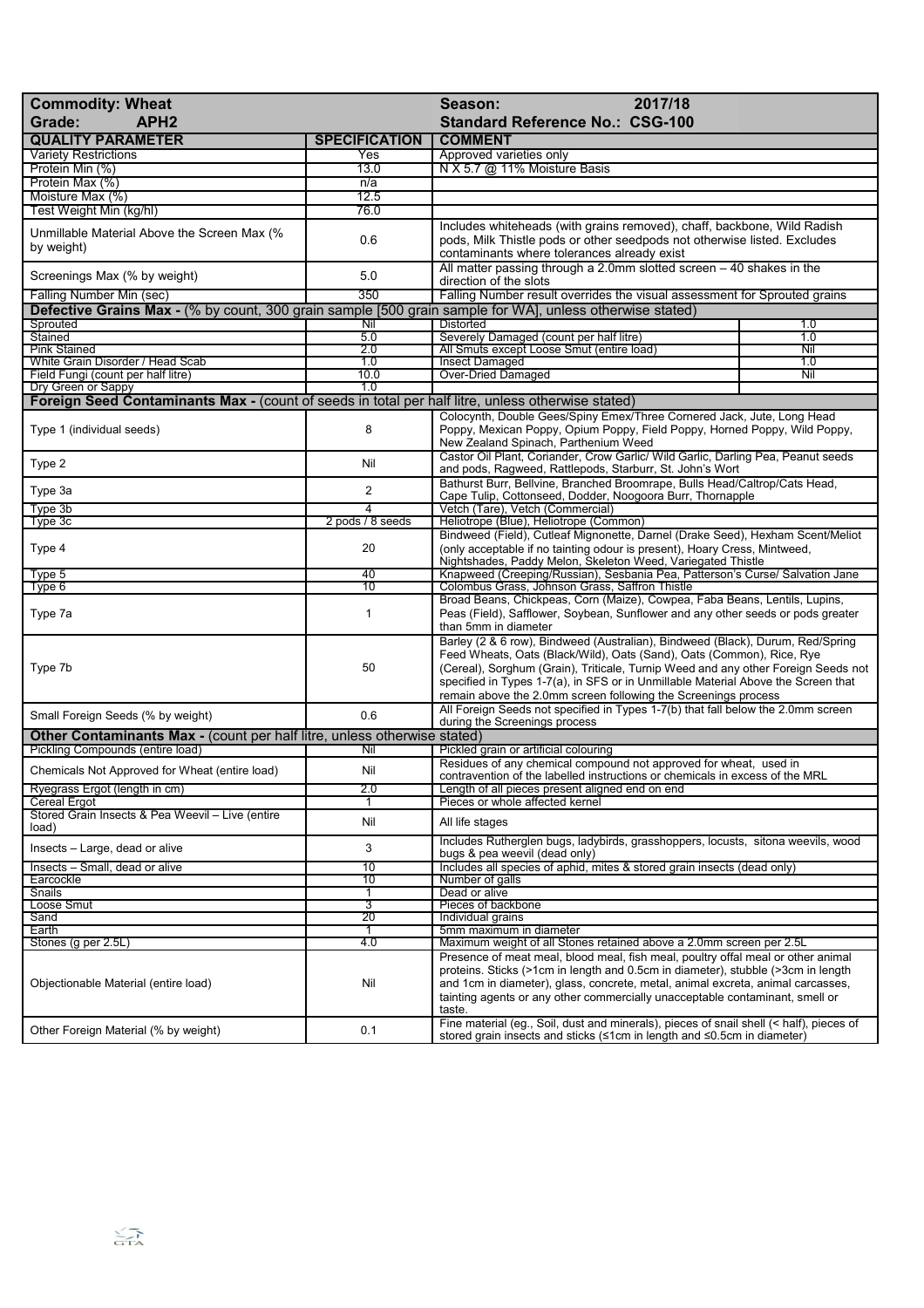| <b>Commodity: Wheat</b><br>Grade:<br>H1                                                                                              |                      | 2017/18<br>Season:<br><b>Standard Reference No.: CSG-101</b>                                                                                                                                                                                                                                                                                                                                                             |     |
|--------------------------------------------------------------------------------------------------------------------------------------|----------------------|--------------------------------------------------------------------------------------------------------------------------------------------------------------------------------------------------------------------------------------------------------------------------------------------------------------------------------------------------------------------------------------------------------------------------|-----|
| <b>QUALITY PARAMETER</b>                                                                                                             | <b>SPECIFICATION</b> | <b>COMMENT</b>                                                                                                                                                                                                                                                                                                                                                                                                           |     |
| <b>Variety Restrictions</b>                                                                                                          | Yes                  | Approved varieties only                                                                                                                                                                                                                                                                                                                                                                                                  |     |
| Protein Min (%)<br>Protein Max (%)                                                                                                   | 13.0<br>n/a          | N X 5.7 @ 11% Moisture Basis                                                                                                                                                                                                                                                                                                                                                                                             |     |
| Moisture Max (%)                                                                                                                     | 12.5                 |                                                                                                                                                                                                                                                                                                                                                                                                                          |     |
| Test Weight Min (kg/hl)                                                                                                              | 76.0                 |                                                                                                                                                                                                                                                                                                                                                                                                                          |     |
| Unmillable Material Above the Screen Max (% by<br>weight)                                                                            | 0.6                  | Includes whiteheads (with grains removed), chaff, backbone, Wild Radish pods,<br>Milk Thistle pods or other seedpods not otherwise listed. Excludes contaminants<br>where tolerances already exist.                                                                                                                                                                                                                      |     |
| Screenings Max (% by weight)                                                                                                         | 5.0                  | All matter passing through a 2.0mm slotted screen $-40$ shakes in the direction of<br>the slots                                                                                                                                                                                                                                                                                                                          |     |
| Falling Number Min (sec)<br>Defective Grains Max - (% by count, 300 grain sample [500 grain sample for WA], unless otherwise stated) | 300                  | Falling Number result overrides the visual assessment for Sprouted grains                                                                                                                                                                                                                                                                                                                                                |     |
| Sprouted                                                                                                                             | Nil                  | Distorted                                                                                                                                                                                                                                                                                                                                                                                                                | 1.0 |
| Stained                                                                                                                              | 5.0                  | Severely Damaged (count per half litre)                                                                                                                                                                                                                                                                                                                                                                                  | 1.0 |
| <b>Pink Stained</b>                                                                                                                  | 2.0                  | All Smuts except Loose Smut (entire load)                                                                                                                                                                                                                                                                                                                                                                                | Nil |
| White Grain Disorder / Head Scab                                                                                                     | 1.0                  | <b>Insect Damaged</b>                                                                                                                                                                                                                                                                                                                                                                                                    | 1.0 |
| Field Fungi (count per half litre)                                                                                                   | 10.0                 | <b>Over-Dried Damaged</b>                                                                                                                                                                                                                                                                                                                                                                                                | Nil |
| Dry Green or Sappy                                                                                                                   | 1.0                  |                                                                                                                                                                                                                                                                                                                                                                                                                          |     |
| Foreign Seed Contaminants Max - (count of seeds in total per half litre, unless otherwise stated)                                    |                      |                                                                                                                                                                                                                                                                                                                                                                                                                          |     |
| Type 1 (individual seeds)                                                                                                            | 8                    | Colocynth, Double Gees/Spiny Emex/Three Cornered Jack, Jute, Long Head<br>Poppy, Mexican Poppy, Opium Poppy, Field Poppy, Horned Poppy, Wild Poppy,<br>New Zealand Spinach, Parthenium Weed                                                                                                                                                                                                                              |     |
| Type 2                                                                                                                               | Nil                  | Castor Oil Plant, Coriander, Crow Garlic/ Wild Garlic, Darling Pea, Peanut seeds<br>and pods, Ragweed, Rattlepods, Starburr, St. John's Wort                                                                                                                                                                                                                                                                             |     |
| Type 3a                                                                                                                              | $\overline{2}$       | Bathurst Burr, Bellvine, Branched Broomrape, Bulls Head/Caltrop/Cats Head,<br>Cape Tulip, Cottonseed, Dodder, Noogoora Burr, Thornapple                                                                                                                                                                                                                                                                                  |     |
| Type 3b                                                                                                                              | 4                    | Vetch (Tare), Vetch (Commercial)                                                                                                                                                                                                                                                                                                                                                                                         |     |
| Type 3c                                                                                                                              | 2 pods / 8 seeds     | Heliotrope (Blue), Heliotrope (Common)                                                                                                                                                                                                                                                                                                                                                                                   |     |
| Type 4                                                                                                                               | 20                   | Bindweed (Field), Cutleaf Mignonette, Darnel (Drake Seed), Hexham Scent/Meliot<br>(only acceptable if no tainting odour is present), Hoary Cress, Mintweed,<br>Nightshades, Paddy Melon, Skeleton Weed, Variegated Thistle                                                                                                                                                                                               |     |
| Type 5                                                                                                                               | 40<br>10             | Knapweed (Creeping/Russian), Sesbania Pea, Patterson's Curse/ Salvation Jane                                                                                                                                                                                                                                                                                                                                             |     |
| Type 6<br>Type 7a                                                                                                                    | 1                    | Colombus Grass, Johnson Grass, Saffron Thistle<br>Broad Beans, Chickpeas, Corn (Maize), Cowpea, Faba Beans, Lentils, Lupins,<br>Peas (Field), Safflower, Soybean, Sunflower and any other seeds or pods greater<br>than 5mm in diameter                                                                                                                                                                                  |     |
| Type 7b                                                                                                                              | 50                   | Barley (2 & 6 row), Bindweed (Australian), Bindweed (Black), Durum, Red/Spring<br>Feed Wheats, Oats (Black/Wild), Oats (Sand), Oats (Common), Rice, Rye<br>(Cereal), Sorghum (Grain), Triticale, Turnip Weed and any other Foreign Seeds not<br>specified in Types 1-7(a), in SFS or in Unmillable Material Above the Screen that<br>remain above the 2.0mm screen following the Screenings process                      |     |
| Small Foreign Seeds (% by weight)                                                                                                    | 0.6                  | All Foreign Seeds not specified in Types 1-7(b) that fall below the 2.0mm screen<br>during the Screenings process                                                                                                                                                                                                                                                                                                        |     |
| <b>Other Contaminants Max - (count per half litre, unless otherwise stated)</b><br>Pickling Compounds (entire load)                  |                      |                                                                                                                                                                                                                                                                                                                                                                                                                          |     |
| Chemicals Not Approved for Wheat (entire load)                                                                                       | Nil<br>Nil           | Pickled grain or artificial colouring<br>Residues of any chemical compound not approved for wheat, used in<br>contravention of the labelled instructions or chemicals in excess of the MRL                                                                                                                                                                                                                               |     |
| Ryegrass Ergot (length in cm)                                                                                                        | 2.0                  | Length of all pieces present aligned end on end                                                                                                                                                                                                                                                                                                                                                                          |     |
| <b>Cereal Ergot</b>                                                                                                                  | 1                    | Pieces or whole affected kernel                                                                                                                                                                                                                                                                                                                                                                                          |     |
| Stored Grain Insects & Pea Weevil - Live (entire<br>load)                                                                            | Nil                  | All life stages                                                                                                                                                                                                                                                                                                                                                                                                          |     |
| Insects – Large, dead or alive                                                                                                       | 3                    | Includes Rutherglen bugs, ladybirds, grasshoppers, locusts, sitona weevils, wood<br>bugs & pea weevil (dead only)                                                                                                                                                                                                                                                                                                        |     |
| Insects - Small, dead or alive<br>Earcockle                                                                                          | 10<br>10             | Includes all species of aphid, mites & stored grain insects (dead only)<br>Number of galls                                                                                                                                                                                                                                                                                                                               |     |
| Snails                                                                                                                               | 1                    | Dead or alive                                                                                                                                                                                                                                                                                                                                                                                                            |     |
| Loose Smut                                                                                                                           | $\overline{3}$       | Pieces of backbone                                                                                                                                                                                                                                                                                                                                                                                                       |     |
| Sand                                                                                                                                 | 20                   | Individual grains                                                                                                                                                                                                                                                                                                                                                                                                        |     |
| Earth<br>Stones (g per 2.5L)                                                                                                         | 1<br>4.0             | 5mm maximum in diameter                                                                                                                                                                                                                                                                                                                                                                                                  |     |
| Objectionable Material (entire load)                                                                                                 | Nil                  | Maximum weight of all Stones retained above a 2.0mm screen per 2.5L<br>Presence of meat meal, blood meal, fish meal, poultry offal meal or other animal<br>proteins. Sticks (>1cm in length and 0.5cm in diameter), stubble (>3cm in length<br>and 1cm in diameter), glass, concrete, metal, animal excreta, animal carcasses,<br>tainting agents or any other commercially unacceptable contaminant, smell or<br>taste. |     |
| Other Foreign Material (% by weight)                                                                                                 | 0.1                  | Fine material (eg., Soil, dust and minerals), pieces of snail shell (< half), pieces of<br>stored grain insects and sticks (≤1cm in length and ≤0.5cm in diameter)                                                                                                                                                                                                                                                       |     |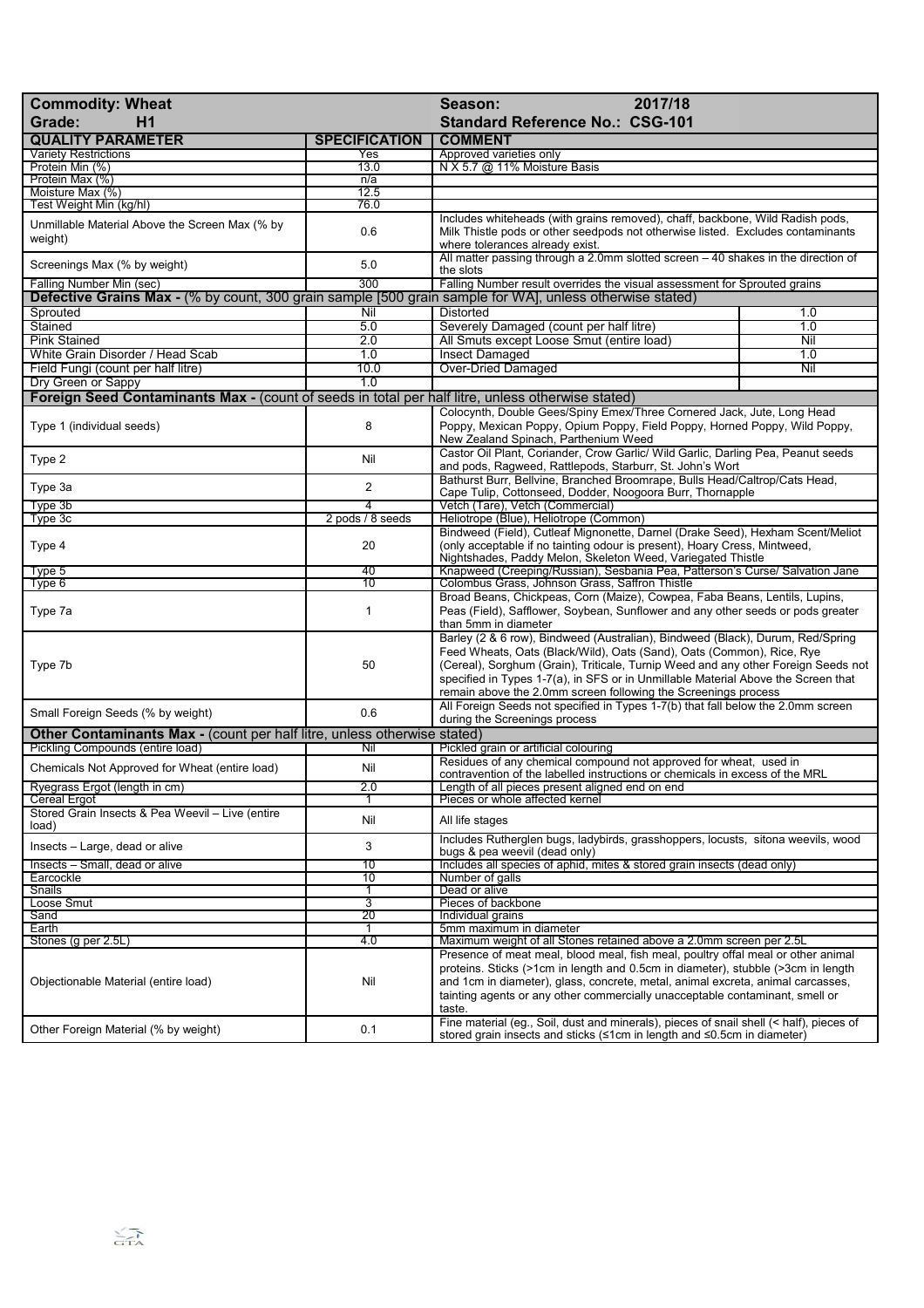| <b>Commodity: Wheat</b><br>H <sub>2</sub><br>Grade:                                                      |                       | 2017/18<br>Season:<br><b>Standard Reference No.: CSG-102</b>                                                                                                                                                                                                                                                                                                                                        |     |
|----------------------------------------------------------------------------------------------------------|-----------------------|-----------------------------------------------------------------------------------------------------------------------------------------------------------------------------------------------------------------------------------------------------------------------------------------------------------------------------------------------------------------------------------------------------|-----|
| <b>QUALITY PARAMETER</b>                                                                                 | <b>SPECIFICATION</b>  | <b>COMMENT</b>                                                                                                                                                                                                                                                                                                                                                                                      |     |
| <b>Variety Restrictions</b>                                                                              | Yes                   | Approved varieties only                                                                                                                                                                                                                                                                                                                                                                             |     |
| Protein Min (%)<br>Protein Max (%)                                                                       | 11.5<br>n/a           | N X 5.7 @ 11% Moisture Basis                                                                                                                                                                                                                                                                                                                                                                        |     |
| Moisture Max (%)                                                                                         | 12.5                  |                                                                                                                                                                                                                                                                                                                                                                                                     |     |
| Test Weight Min (kg/hl)                                                                                  | 76.0                  |                                                                                                                                                                                                                                                                                                                                                                                                     |     |
| Unmillable Material Above the Screen Max (% by<br>weight)                                                | 0.6                   | Includes whiteheads (with grains removed), chaff, backbone, Wild Radish pods,<br>Milk Thistle pods or other seedpods not otherwise listed. Excludes contaminants<br>where tolerances already exist.                                                                                                                                                                                                 |     |
| Screenings Max (% by weight)<br>Falling Number Min (sec)                                                 | 5.0<br>300            | All matter passing through a 2.0mm slotted screen - 40 shakes in the direction of<br>the slots                                                                                                                                                                                                                                                                                                      |     |
| Defective Grains Max - (% by count, 300 grain sample [500 grain sample for WA], unless otherwise stated) |                       | Falling Number result overrides the visual assessment for Sprouted grains                                                                                                                                                                                                                                                                                                                           |     |
| Sprouted                                                                                                 | Nil                   | <b>Distorted</b>                                                                                                                                                                                                                                                                                                                                                                                    | 1.0 |
| Stained                                                                                                  | 5.0                   | Severely Damaged (count per half litre)                                                                                                                                                                                                                                                                                                                                                             | 1.0 |
| <b>Pink Stained</b>                                                                                      | 2.0                   | All Smuts except Loose Smut (entire load)                                                                                                                                                                                                                                                                                                                                                           | Nil |
| White Grain Disorder / Head Scab                                                                         | 1.0                   | <b>Insect Damaged</b>                                                                                                                                                                                                                                                                                                                                                                               | 1.0 |
| Field Fungi (count per half litre)                                                                       | 10.0                  | <b>Over-Dried Damaged</b>                                                                                                                                                                                                                                                                                                                                                                           | Nil |
| Dry Green or Sappy                                                                                       | 1.0                   |                                                                                                                                                                                                                                                                                                                                                                                                     |     |
| Foreign Seed Contaminants Max - (count of seeds in total per half litre, unless otherwise stated)        |                       |                                                                                                                                                                                                                                                                                                                                                                                                     |     |
| Type 1 (individual seeds)                                                                                | 8                     | Colocynth, Double Gees/Spiny Emex/Three Cornered Jack, Jute, Long Head<br>Poppy, Mexican Poppy, Opium Poppy, Field Poppy, Horned Poppy, Wild Poppy,<br>New Zealand Spinach, Parthenium Weed                                                                                                                                                                                                         |     |
| Type 2                                                                                                   | Nil                   | Castor Oil Plant, Coriander, Crow Garlic/ Wild Garlic, Darling Pea, Peanut seeds<br>and pods, Ragweed, Rattlepods, Starburr, St. John's Wort                                                                                                                                                                                                                                                        |     |
| Type 3a                                                                                                  | $\overline{2}$        | Bathurst Burr, Bellvine, Branched Broomrape, Bulls Head/Caltrop/Cats Head,<br>Cape Tulip, Cottonseed, Dodder, Noogoora Burr, Thornapple                                                                                                                                                                                                                                                             |     |
| Type 3b                                                                                                  | 4                     | Vetch (Tare), Vetch (Commercial)                                                                                                                                                                                                                                                                                                                                                                    |     |
| Type 3c                                                                                                  | 2 pods / 8 seeds      | Heliotrope (Blue), Heliotrope (Common)                                                                                                                                                                                                                                                                                                                                                              |     |
| Type 4                                                                                                   | 20                    | Bindweed (Field), Cutleaf Mignonette, Darnel (Drake Seed), Hexham Scent/Meliot<br>(only acceptable if no tainting odour is present), Hoary Cress, Mintweed,<br>Nightshades, Paddy Melon, Skeleton Weed, Variegated Thistle                                                                                                                                                                          |     |
| Type 5<br>Type 6                                                                                         | 40<br>$\overline{10}$ | Knapweed (Creeping/Russian), Sesbania Pea, Patterson's Curse/ Salvation Jane<br>Colombus Grass, Johnson Grass, Saffron Thistle                                                                                                                                                                                                                                                                      |     |
| Type 7a                                                                                                  | $\mathbf{1}$          | Broad Beans, Chickpeas, Corn (Maize), Cowpea, Faba Beans, Lentils, Lupins,<br>Peas (Field), Safflower, Soybean, Sunflower and any other seeds or pods greater<br>than 5mm in diameter                                                                                                                                                                                                               |     |
| Type 7b                                                                                                  | 50                    | Barley (2 & 6 row), Bindweed (Australian), Bindweed (Black), Durum, Red/Spring<br>Feed Wheats, Oats (Black/Wild), Oats (Sand), Oats (Common), Rice, Rye<br>(Cereal), Sorghum (Grain), Triticale, Turnip Weed and any other Foreign Seeds not<br>specified in Types 1-7(a), in SFS or in Unmillable Material Above the Screen that<br>remain above the 2.0mm screen following the Screenings process |     |
| Small Foreign Seeds (% by weight)                                                                        | 0.6                   | All Foreign Seeds not specified in Types 1-7(b) that fall below the 2.0mm screen<br>during the Screenings process                                                                                                                                                                                                                                                                                   |     |
| <b>Other Contaminants Max - (count per half litre, unless otherwise stated)</b>                          |                       |                                                                                                                                                                                                                                                                                                                                                                                                     |     |
| Pickling Compounds (entire load)<br>Chemicals Not Approved for Wheat (entire load)                       | Nil<br>Nil            | Pickled grain or artificial colouring<br>Residues of any chemical compound not approved for wheat, used in<br>contravention of the labelled instructions or chemicals in excess of the MRL                                                                                                                                                                                                          |     |
| Ryegrass Ergot (length in cm)                                                                            | z.u                   | Length of all pieces present aligned end on end                                                                                                                                                                                                                                                                                                                                                     |     |
| <b>Cereal Ergot</b>                                                                                      |                       | Pieces or whole affected kernel                                                                                                                                                                                                                                                                                                                                                                     |     |
| Stored Grain Insects & Pea Weevil - Live (entire<br>load)                                                | Nil                   | All life stages                                                                                                                                                                                                                                                                                                                                                                                     |     |
| Insects - Large, dead or alive                                                                           | 3                     | Includes Rutherglen bugs, ladybirds, grasshoppers, locusts, sitona weevils, wood<br>bugs & pea weevil (dead only)                                                                                                                                                                                                                                                                                   |     |
| Insects - Small, dead or alive                                                                           | $\overline{10}$       | Includes all species of aphid, mites & stored grain insects (dead only)                                                                                                                                                                                                                                                                                                                             |     |
| Earcockle                                                                                                | 10                    | Number of galls<br>Dead or alive                                                                                                                                                                                                                                                                                                                                                                    |     |
| Snails<br>Loose Smut                                                                                     | 1<br>$\overline{3}$   | Pieces of backbone                                                                                                                                                                                                                                                                                                                                                                                  |     |
| Sand                                                                                                     | 20                    | Individual grains                                                                                                                                                                                                                                                                                                                                                                                   |     |
| Earth                                                                                                    | -1                    | 5mm maximum in diameter                                                                                                                                                                                                                                                                                                                                                                             |     |
| Stones (g per 2.5L)                                                                                      | 4.0                   | Maximum weight of all Stones retained above a 2.0mm screen per 2.5L                                                                                                                                                                                                                                                                                                                                 |     |
| Objectionable Material (entire load)                                                                     | Nil                   | Presence of meat meal, blood meal, fish meal, poultry offal meal or other animal<br>proteins. Sticks (>1cm in length and 0.5cm in diameter), stubble (>3cm in length<br>and 1cm in diameter), glass, concrete, metal, animal excreta, animal carcasses,<br>tainting agents or any other commercially unacceptable contaminant, smell or<br>taste.                                                   |     |
| Other Foreign Material (% by weight)                                                                     | 0.1                   | Fine material (eg., Soil, dust and minerals), pieces of snail shell (< half), pieces of<br>stored grain insects and sticks (≤1cm in length and ≤0.5cm in diameter)                                                                                                                                                                                                                                  |     |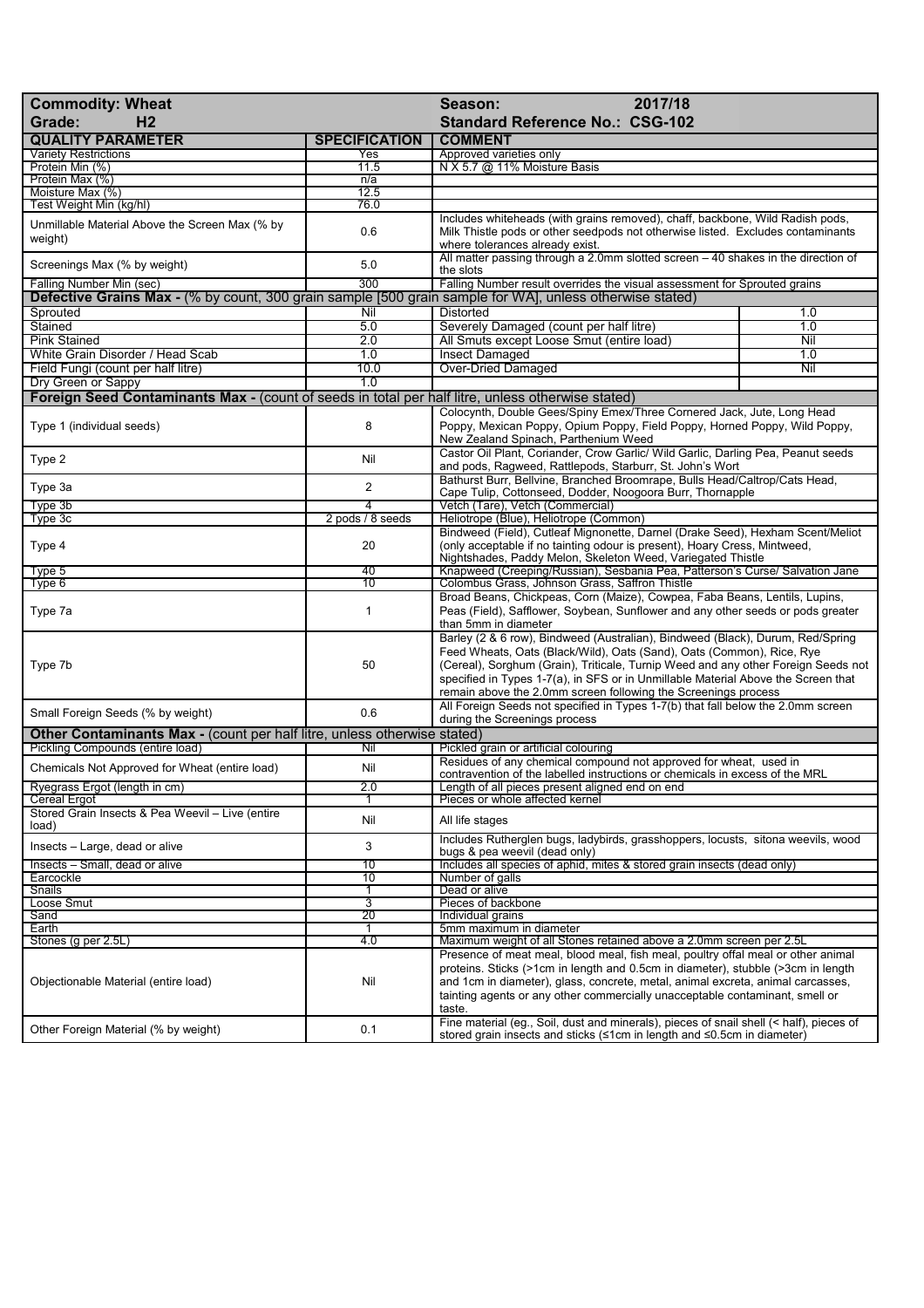| 2017/18<br><b>Commodity: Wheat</b><br>Season:<br>APW1<br><b>Standard Reference No.: CSG-103</b><br>Grade:                            |                       |                                                                                                                                                                                                                                                                                                                                                                                                     |     |
|--------------------------------------------------------------------------------------------------------------------------------------|-----------------------|-----------------------------------------------------------------------------------------------------------------------------------------------------------------------------------------------------------------------------------------------------------------------------------------------------------------------------------------------------------------------------------------------------|-----|
| <b>QUALITY PARAMETER</b>                                                                                                             | <b>SPECIFICATION</b>  | <b>COMMENT</b>                                                                                                                                                                                                                                                                                                                                                                                      |     |
| <b>Variety Restrictions</b>                                                                                                          | Yes                   | Approved varieties only                                                                                                                                                                                                                                                                                                                                                                             |     |
| Protein Min (%)<br>Protein Max (%)                                                                                                   | 10.5<br>n/a           | N X 5.7 @ 11% Moisture Basis                                                                                                                                                                                                                                                                                                                                                                        |     |
| Moisture Max (%)                                                                                                                     | 12.5                  |                                                                                                                                                                                                                                                                                                                                                                                                     |     |
| Test Weight Min (kg/hl)                                                                                                              | 76.0                  |                                                                                                                                                                                                                                                                                                                                                                                                     |     |
| Unmillable Material Above the Screen Max (% by<br>weight)                                                                            | 0.6                   | Includes whiteheads (with grains removed), chaff, backbone, Wild Radish pods,<br>Milk Thistle pods or other seedpods not otherwise listed. Excludes contaminants<br>where tolerances already exist.                                                                                                                                                                                                 |     |
| Screenings Max (% by weight)                                                                                                         | 5.0                   | All matter passing through a 2.0mm slotted screen - 40 shakes in the direction of<br>the slots                                                                                                                                                                                                                                                                                                      |     |
| Falling Number Min (sec)<br>Defective Grains Max - (% by count, 300 grain sample [500 grain sample for WA], unless otherwise stated) | 300                   | Falling Number result overrides the visual assessment for Sprouted grains                                                                                                                                                                                                                                                                                                                           |     |
| Sprouted                                                                                                                             | Nil                   | <b>Distorted</b>                                                                                                                                                                                                                                                                                                                                                                                    | 1.0 |
| Stained                                                                                                                              | 5.0                   | Severely Damaged (count per half litre)                                                                                                                                                                                                                                                                                                                                                             | 1.0 |
| <b>Pink Stained</b>                                                                                                                  | 2.0                   | All Smuts except Loose Smut (entire load)                                                                                                                                                                                                                                                                                                                                                           | Nil |
| White Grain Disorder / Head Scab                                                                                                     | 1.0                   | <b>Insect Damaged</b>                                                                                                                                                                                                                                                                                                                                                                               | 1.0 |
| Field Fungi (count per half litre)                                                                                                   | 10.0                  | <b>Over-Dried Damaged</b>                                                                                                                                                                                                                                                                                                                                                                           | Nil |
| Dry Green or Sappy                                                                                                                   | 1.0                   |                                                                                                                                                                                                                                                                                                                                                                                                     |     |
| Foreign Seed Contaminants Max - (count of seeds in total per half litre, unless otherwise stated)                                    |                       |                                                                                                                                                                                                                                                                                                                                                                                                     |     |
| Type 1 (individual seeds)                                                                                                            | 8                     | Colocynth, Double Gees/Spiny Emex/Three Cornered Jack, Jute, Long Head<br>Poppy, Mexican Poppy, Opium Poppy, Field Poppy, Horned Poppy, Wild Poppy,<br>New Zealand Spinach, Parthenium Weed                                                                                                                                                                                                         |     |
| Type 2                                                                                                                               | Nil                   | Castor Oil Plant, Coriander, Crow Garlic/ Wild Garlic, Darling Pea, Peanut seeds<br>and pods, Ragweed, Rattlepods, Starburr, St. John's Wort                                                                                                                                                                                                                                                        |     |
| Type 3a                                                                                                                              | 2                     | Bathurst Burr, Bellvine, Branched Broomrape, Bulls Head/Caltrop/Cats Head,<br>Cape Tulip, Cottonseed, Dodder, Noogoora Burr, Thornapple                                                                                                                                                                                                                                                             |     |
| Type 3b                                                                                                                              | 4                     | Vetch (Tare), Vetch (Commercial)                                                                                                                                                                                                                                                                                                                                                                    |     |
| Type 3c                                                                                                                              | 2 pods / 8 seeds      | Heliotrope (Blue), Heliotrope (Common)                                                                                                                                                                                                                                                                                                                                                              |     |
| Type 4                                                                                                                               | 20                    | Bindweed (Field), Cutleaf Mignonette, Darnel (Drake Seed), Hexham Scent/Meliot<br>(only acceptable if no tainting odour is present), Hoary Cress, Mintweed,<br>Nightshades, Paddy Melon, Skeleton Weed, Variegated Thistle                                                                                                                                                                          |     |
| Type 5<br>Type 6                                                                                                                     | 40<br>$\overline{10}$ | Knapweed (Creeping/Russian), Sesbania Pea, Patterson's Curse/ Salvation Jane<br>Colombus Grass, Johnson Grass, Saffron Thistle                                                                                                                                                                                                                                                                      |     |
| Type 7a                                                                                                                              | 1                     | Broad Beans, Chickpeas, Corn (Maize), Cowpea, Faba Beans, Lentils, Lupins,<br>Peas (Field), Safflower, Soybean, Sunflower and any other seeds or pods greater<br>than 5mm in diameter                                                                                                                                                                                                               |     |
| Type 7b                                                                                                                              | 50                    | Barley (2 & 6 row), Bindweed (Australian), Bindweed (Black), Durum, Red/Spring<br>Feed Wheats, Oats (Black/Wild), Oats (Sand), Oats (Common), Rice, Rye<br>(Cereal), Sorghum (Grain), Triticale, Turnip Weed and any other Foreign Seeds not<br>specified in Types 1-7(a), in SFS or in Unmillable Material Above the Screen that<br>remain above the 2.0mm screen following the Screenings process |     |
| Small Foreign Seeds (% by weight)                                                                                                    | 0.6                   | All Foreign Seeds not specified in Types 1-7(b) that fall below the 2.0mm screen<br>during the Screenings process                                                                                                                                                                                                                                                                                   |     |
| Other Contaminants Max - (count per half litre, unless otherwise stated)                                                             |                       |                                                                                                                                                                                                                                                                                                                                                                                                     |     |
| Pickling Compounds (entire load)                                                                                                     | Nil                   | Pickled grain or artificial colouring                                                                                                                                                                                                                                                                                                                                                               |     |
| Chemicals Not Approved for Wheat (entire load)                                                                                       | Nil                   | Residues of any chemical compound not approved for wheat, used in<br>contravention of the labelled instructions or chemicals in excess of the MRL                                                                                                                                                                                                                                                   |     |
| Ryegrass Ergot (length in cm)<br>Cereal Ergot                                                                                        | Z.U                   | Length of all pieces present aligned end on end<br>Pieces or whole affected kernel                                                                                                                                                                                                                                                                                                                  |     |
| Stored Grain Insects & Pea Weevil - Live (entire<br>load)                                                                            | Nil                   | All life stages                                                                                                                                                                                                                                                                                                                                                                                     |     |
| Insects - Large, dead or alive                                                                                                       | 3                     | Includes Rutherglen bugs, ladybirds, grasshoppers, locusts, sitona weevils, wood<br>bugs & pea weevil (dead only)                                                                                                                                                                                                                                                                                   |     |
| Insects - Small, dead or alive                                                                                                       | 10                    | Includes all species of aphid, mites & stored grain insects (dead only)                                                                                                                                                                                                                                                                                                                             |     |
| Earcockle                                                                                                                            | 10                    | Number of galls                                                                                                                                                                                                                                                                                                                                                                                     |     |
| Snails                                                                                                                               | 1                     | Dead or alive                                                                                                                                                                                                                                                                                                                                                                                       |     |
| Loose Smut<br>Sand                                                                                                                   | 3<br>20               | Pieces of backbone<br>Individual grains                                                                                                                                                                                                                                                                                                                                                             |     |
| Earth                                                                                                                                | 1                     | 5mm maximum in diameter                                                                                                                                                                                                                                                                                                                                                                             |     |
| Stones (g per 2.5L)                                                                                                                  | 4.0                   | Maximum weight of all Stones retained above a 2.0mm screen per 2.5L                                                                                                                                                                                                                                                                                                                                 |     |
| Objectionable Material (entire load)                                                                                                 | Nil                   | Presence of meat meal, blood meal, fish meal, poultry offal meal or other animal<br>proteins. Sticks (>1cm in length and 0.5cm in diameter), stubble (>3cm in length<br>and 1cm in diameter), glass, concrete, metal, animal excreta, animal carcasses,<br>tainting agents or any other commercially unacceptable contaminant, smell or<br>taste.                                                   |     |
| Other Foreign Material (% by weight)                                                                                                 | 0.1                   | Fine material (eg., Soil, dust and minerals), pieces of snail shell (< half), pieces of<br>stored grain insects and sticks (≤1cm in length and ≤0.5cm in diameter)                                                                                                                                                                                                                                  |     |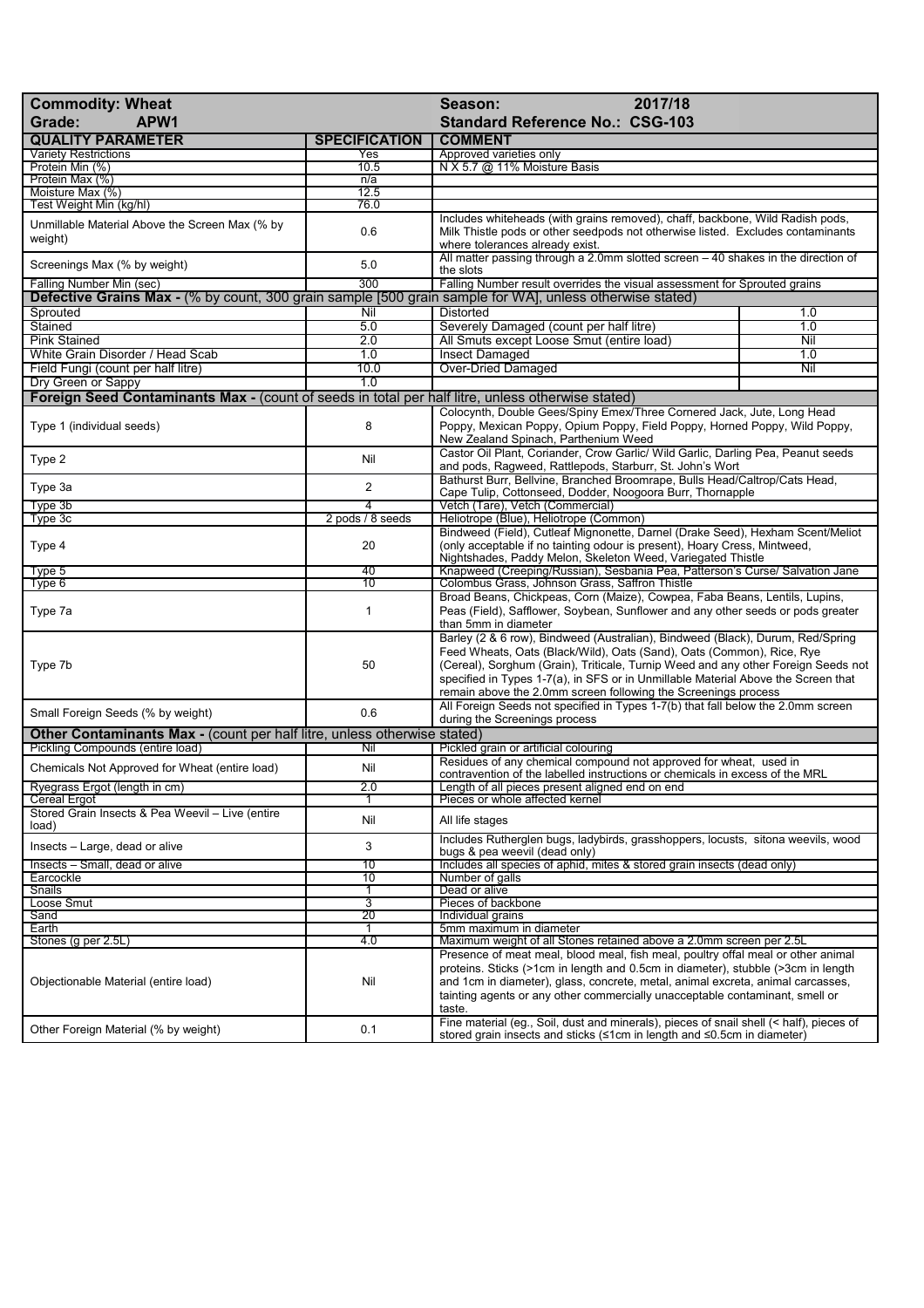| <b>Commodity: Wheat</b><br>APW <sub>2</sub><br>Grade:                                                               |                      | 2017/18<br>Season:<br><b>Standard Reference No.: CSG-104</b>                                                                                                                                                                                                                                                                                                                                        |     |
|---------------------------------------------------------------------------------------------------------------------|----------------------|-----------------------------------------------------------------------------------------------------------------------------------------------------------------------------------------------------------------------------------------------------------------------------------------------------------------------------------------------------------------------------------------------------|-----|
| <b>QUALITY PARAMETER</b>                                                                                            | <b>SPECIFICATION</b> | <b>COMMENT</b>                                                                                                                                                                                                                                                                                                                                                                                      |     |
| <b>Variety Restrictions</b>                                                                                         | Yes                  | Approved varieties only                                                                                                                                                                                                                                                                                                                                                                             |     |
| Protein Min (%)                                                                                                     | 10.0                 | N X 5.7 @ 11% Moisture Basis                                                                                                                                                                                                                                                                                                                                                                        |     |
| Protein Max (%)                                                                                                     | n/a                  |                                                                                                                                                                                                                                                                                                                                                                                                     |     |
| Moisture Max (%)                                                                                                    | 12.5                 |                                                                                                                                                                                                                                                                                                                                                                                                     |     |
| Test Weight Min (kg/hl)                                                                                             | 76.0                 |                                                                                                                                                                                                                                                                                                                                                                                                     |     |
| Unmillable Material Above the Screen Max (%<br>by weight)                                                           | 0.6                  | Includes whiteheads (with grains removed), chaff, backbone, Wild Radish<br>pods, Milk Thistle pods or other seedpods not otherwise listed. Excludes<br>contaminants where tolerances already exist.                                                                                                                                                                                                 |     |
| Screenings Max (% by weight)                                                                                        | 5.0                  | All matter passing through a 2.0mm slotted screen $-40$ shakes in the<br>direction of the slots                                                                                                                                                                                                                                                                                                     |     |
| Falling Number Min (sec)                                                                                            | 300                  | Falling Number result overrides the visual assessment for Sprouted grains                                                                                                                                                                                                                                                                                                                           |     |
| Defective Grains Max - (% by count, 300 grain sample [500 grain sample for WA], unless otherwise stated)            |                      |                                                                                                                                                                                                                                                                                                                                                                                                     |     |
| Sprouted                                                                                                            | Nil                  | <b>Distorted</b>                                                                                                                                                                                                                                                                                                                                                                                    | 1.0 |
| Stained                                                                                                             | 5.0                  | Severely Damaged (count per half litre)                                                                                                                                                                                                                                                                                                                                                             | 1.0 |
| <b>Pink Stained</b>                                                                                                 | 2.0                  | All Smuts except Loose Smut (entire load)                                                                                                                                                                                                                                                                                                                                                           | Nil |
| White Grain Disorder / Head Scab / Flaked<br>Grain                                                                  | 1.0                  | Insect Damaged                                                                                                                                                                                                                                                                                                                                                                                      | 1.0 |
| Field Fungi (count per half litre)                                                                                  | 10.0                 | <b>Over-Dried Damaged</b>                                                                                                                                                                                                                                                                                                                                                                           | Nil |
| Dry Green or Sappy                                                                                                  | 1.0                  |                                                                                                                                                                                                                                                                                                                                                                                                     |     |
| <b>Foreign Seed Contaminants Max - (count of seeds in total per half litre, unless otherwise stated)</b>            |                      |                                                                                                                                                                                                                                                                                                                                                                                                     |     |
| Type 1 (individual seeds)                                                                                           | 8                    | Colocynth, Double Gees/Spiny Emex/Three Cornered Jack, Jute, Long Head<br>Poppy, Mexican Poppy, Opium Poppy, Field Poppy, Horned Poppy, Wild Poppy,<br>New Zealand Spinach, Parthenium Weed                                                                                                                                                                                                         |     |
| Type 2                                                                                                              | Nil                  | Castor Oil Plant, Coriander, Crow Garlic/ Wild Garlic, Darling Pea, Peanut seeds<br>and pods, Ragweed, Rattlepods, Starburr, St. John's Wort                                                                                                                                                                                                                                                        |     |
| Type 3a                                                                                                             | $\overline{2}$       | Bathurst Burr, Bellvine, Branched Broomrape, Bulls Head/Caltrop/Cats Head,<br>Cape Tulip, Cottonseed, Dodder, Noogoora Burr, Thornapple                                                                                                                                                                                                                                                             |     |
| Type 3b                                                                                                             | $\overline{4}$       | Vetch (Tare), Vetch (Commercial)                                                                                                                                                                                                                                                                                                                                                                    |     |
| Type 3c                                                                                                             | 2 pods / 8 seeds     | Heliotrope (Blue), Heliotrope (Common)                                                                                                                                                                                                                                                                                                                                                              |     |
| Type 4                                                                                                              | 20                   | Bindweed (Field), Cutleaf Mignonette, Darnel (Drake Seed), Hexham Scent/Meliot<br>(only acceptable if no tainting odour is present), Hoary Cress, Mintweed,<br>Nightshades, Paddy Melon, Skeleton Weed, Variegated Thistle                                                                                                                                                                          |     |
| Type 5                                                                                                              | 40                   | Knapweed (Creeping/Russian), Sesbania Pea, Patterson's Curse/ Salvation Jane                                                                                                                                                                                                                                                                                                                        |     |
| Type 6                                                                                                              | 10                   | Colombus Grass, Johnson Grass, Saffron Thistle                                                                                                                                                                                                                                                                                                                                                      |     |
| Type 7a                                                                                                             | 1                    | Broad Beans, Chickpeas, Corn (Maize), Cowpea, Faba Beans, Lentils, Lupins,<br>Peas (Field), Safflower, Soybean, Sunflower and any other seeds or pods greater<br>than 5mm in diameter                                                                                                                                                                                                               |     |
| Type 7b                                                                                                             | 50                   | Barley (2 & 6 row), Bindweed (Australian), Bindweed (Black), Durum, Red/Spring<br>Feed Wheats, Oats (Black/Wild), Oats (Sand), Oats (Common), Rice, Rye<br>(Cereal), Sorghum (Grain), Triticale, Turnip Weed and any other Foreign Seeds not<br>specified in Types 1-7(a), in SFS or in Unmillable Material Above the Screen that<br>remain above the 2.0mm screen following the Screenings process |     |
| Small Foreign Seeds (% by weight)                                                                                   | 0.6                  | All Foreign Seeds not specified in Types 1-7(b) that fall below the 2.0mm screen                                                                                                                                                                                                                                                                                                                    |     |
|                                                                                                                     |                      | during the Screenings process                                                                                                                                                                                                                                                                                                                                                                       |     |
| <b>Other Contaminants Max - (count per half litre, unless otherwise stated)</b><br>Pickling Compounds (entire load) | Nil                  |                                                                                                                                                                                                                                                                                                                                                                                                     |     |
| Chemicals Not Approved for Wheat (entire load)                                                                      | Nil                  | Pickled grain or artificial colouring<br>Residues of any chemical compound not approved for wheat, used in<br>contravention of the labelled instructions or chemicals in excess of the MRL                                                                                                                                                                                                          |     |
| Ryegrass Ergot (length in cm)                                                                                       | 2.0                  | Length of all pieces present aligned end on end                                                                                                                                                                                                                                                                                                                                                     |     |
| Cereal Ergot                                                                                                        |                      | Pieces or whole affected kernel                                                                                                                                                                                                                                                                                                                                                                     |     |
| Stored Grain Insects & Pea Weevil - Live (entire<br>load)                                                           | Nil                  | All life stages                                                                                                                                                                                                                                                                                                                                                                                     |     |
| Insects - Large, dead or alive                                                                                      | 3                    | Includes Rutherglen bugs, ladybirds, grasshoppers, locusts, sitona weevils, wood<br>bugs & pea weevil (dead only)                                                                                                                                                                                                                                                                                   |     |
| Insects - Small, dead or alive                                                                                      | 10                   | Includes all species of aphid, mites & stored grain insects (dead only)                                                                                                                                                                                                                                                                                                                             |     |
| Earcockle                                                                                                           | 10                   | Number of galls                                                                                                                                                                                                                                                                                                                                                                                     |     |
| Snails<br>Loose Smut                                                                                                | 1<br>3               | Dead or alive<br>Pieces of backbone                                                                                                                                                                                                                                                                                                                                                                 |     |
| Sand                                                                                                                | 20                   | Individual grains                                                                                                                                                                                                                                                                                                                                                                                   |     |
| Earth                                                                                                               | 1                    | 5mm maximum in diameter                                                                                                                                                                                                                                                                                                                                                                             |     |
| Stones (g per 2.5L)                                                                                                 | 4.0                  | Maximum weight of all Stones retained above a 2.0mm screen per 2.5L                                                                                                                                                                                                                                                                                                                                 |     |
| Objectionable Material (entire load)                                                                                | Nil                  | Presence of meat meal, blood meal, fish meal, poultry offal meal or other animal<br>proteins. Sticks (>1cm in length and 0.5cm in diameter), stubble (>3cm in length<br>and 1cm in diameter), glass, concrete, metal, animal excreta, animal carcasses,<br>tainting agents or any other commercially unacceptable contaminant, smell or<br>taste.                                                   |     |
| Other Foreign Material (% by weight)                                                                                | 0.1                  | Fine material (eg., Soil, dust and minerals), pieces of snail shell (< half), pieces of<br>stored grain insects and sticks (≤1cm in length and ≤0.5cm in diameter)                                                                                                                                                                                                                                  |     |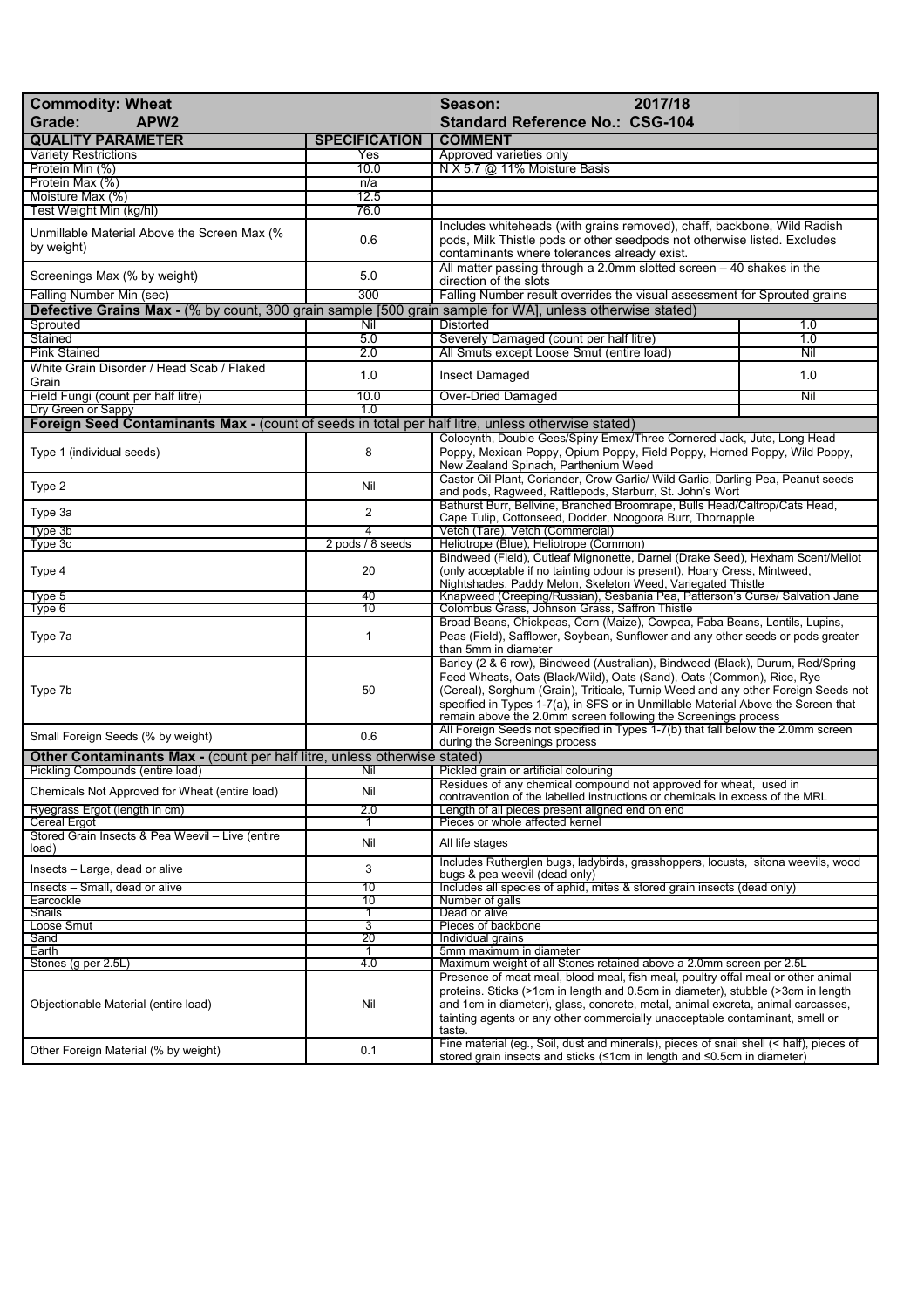| <b>Commodity: Wheat</b><br>ASW1<br>Grade:                                                                                            | 2017/18<br>Season:<br><b>Standard Reference No.: CSG-105</b> |                                                                                                                                                                                                                                                                                                                                                                                                     |     |
|--------------------------------------------------------------------------------------------------------------------------------------|--------------------------------------------------------------|-----------------------------------------------------------------------------------------------------------------------------------------------------------------------------------------------------------------------------------------------------------------------------------------------------------------------------------------------------------------------------------------------------|-----|
| <b>QUALITY PARAMETER</b>                                                                                                             | <b>SPECIFICATION</b>                                         | <b>COMMENT</b>                                                                                                                                                                                                                                                                                                                                                                                      |     |
| <b>Variety Restrictions</b>                                                                                                          | Yes                                                          | Approved varieties only<br>N X 5.7 @ 11% Moisture Basis                                                                                                                                                                                                                                                                                                                                             |     |
| Protein Min (%)<br>Protein Max (%)                                                                                                   | No Min.<br>n/a                                               |                                                                                                                                                                                                                                                                                                                                                                                                     |     |
| Moisture Max (%)                                                                                                                     | 12.5                                                         |                                                                                                                                                                                                                                                                                                                                                                                                     |     |
| Test Weight Min (kg/hl)                                                                                                              | 76.0                                                         |                                                                                                                                                                                                                                                                                                                                                                                                     |     |
| Unmillable Material Above the Screen Max (% by<br>weight)                                                                            | 0.6                                                          | Includes whiteheads (with grains removed), chaff, backbone, Wild Radish pods,<br>Milk Thistle pods or other seedpods not otherwise listed. Excludes contaminants<br>where tolerances already exist.                                                                                                                                                                                                 |     |
| Screenings Max (% by weight)                                                                                                         | 5.0                                                          | All matter passing through a 2.0mm slotted screen - 40 shakes in the direction of<br>the slots                                                                                                                                                                                                                                                                                                      |     |
| Falling Number Min (sec)<br>Defective Grains Max - (% by count, 300 grain sample [500 grain sample for WA], unless otherwise stated) | 300                                                          | Falling Number result overrides the visual assessment for Sprouted grains                                                                                                                                                                                                                                                                                                                           |     |
| Sprouted                                                                                                                             | Nil                                                          | <b>Distorted</b>                                                                                                                                                                                                                                                                                                                                                                                    | 1.0 |
| Stained                                                                                                                              | 5.0                                                          | Severely Damaged (count per half litre)                                                                                                                                                                                                                                                                                                                                                             | 1.0 |
| <b>Pink Stained</b>                                                                                                                  | 2.0                                                          | All Smuts except Loose Smut (entire load)                                                                                                                                                                                                                                                                                                                                                           | Nil |
| White Grain Disorder / Head Scab                                                                                                     | 1.0                                                          | <b>Insect Damaged</b>                                                                                                                                                                                                                                                                                                                                                                               | 1.0 |
| Field Fungi (count per half litre)                                                                                                   | 10.0                                                         | <b>Over-Dried Damaged</b>                                                                                                                                                                                                                                                                                                                                                                           | Nil |
| Dry Green or Sappy                                                                                                                   | 1.0                                                          |                                                                                                                                                                                                                                                                                                                                                                                                     |     |
| Foreign Seed Contaminants Max - (count of seeds in total per half litre, unless otherwise stated)                                    |                                                              |                                                                                                                                                                                                                                                                                                                                                                                                     |     |
| Type 1 (individual seeds)                                                                                                            | 8                                                            | Colocynth, Double Gees/Spiny Emex/Three Cornered Jack, Jute, Long Head<br>Poppy, Mexican Poppy, Opium Poppy, Field Poppy, Horned Poppy, Wild Poppy,<br>New Zealand Spinach, Parthenium Weed                                                                                                                                                                                                         |     |
| Type 2                                                                                                                               | Nil                                                          | Castor Oil Plant, Coriander, Crow Garlic/ Wild Garlic, Darling Pea, Peanut seeds<br>and pods, Ragweed, Rattlepods, Starburr, St. John's Wort                                                                                                                                                                                                                                                        |     |
| Type 3a                                                                                                                              | 2                                                            | Bathurst Burr, Bellvine, Branched Broomrape, Bulls Head/Caltrop/Cats Head,<br>Cape Tulip, Cottonseed, Dodder, Noogoora Burr, Thornapple                                                                                                                                                                                                                                                             |     |
| Type 3b                                                                                                                              | 4                                                            | Vetch (Tare), Vetch (Commercial)                                                                                                                                                                                                                                                                                                                                                                    |     |
| Type 3c                                                                                                                              | 2 pods / 8 seeds                                             | Heliotrope (Blue), Heliotrope (Common)                                                                                                                                                                                                                                                                                                                                                              |     |
| Type 4                                                                                                                               | 20                                                           | Bindweed (Field), Cutleaf Mignonette, Darnel (Drake Seed), Hexham Scent/Meliot<br>(only acceptable if no tainting odour is present), Hoary Cress, Mintweed,<br>Nightshades, Paddy Melon, Skeleton Weed, Variegated Thistle                                                                                                                                                                          |     |
| Type 5                                                                                                                               | 40                                                           | Knapweed (Creeping/Russian), Sesbania Pea, Patterson's Curse/ Salvation Jane                                                                                                                                                                                                                                                                                                                        |     |
| Type 6                                                                                                                               | $\overline{10}$                                              | Colombus Grass, Johnson Grass, Saffron Thistle                                                                                                                                                                                                                                                                                                                                                      |     |
| Type 7a                                                                                                                              | 1                                                            | Broad Beans, Chickpeas, Corn (Maize), Cowpea, Faba Beans, Lentils, Lupins,<br>Peas (Field), Safflower, Soybean, Sunflower and any other seeds or pods greater<br>than 5mm in diameter                                                                                                                                                                                                               |     |
| Type 7b                                                                                                                              | 50                                                           | Barley (2 & 6 row), Bindweed (Australian), Bindweed (Black), Durum, Red/Spring<br>Feed Wheats, Oats (Black/Wild), Oats (Sand), Oats (Common), Rice, Rye<br>(Cereal), Sorghum (Grain), Triticale, Turnip Weed and any other Foreign Seeds not<br>specified in Types 1-7(a), in SFS or in Unmillable Material Above the Screen that<br>remain above the 2.0mm screen following the Screenings process |     |
| Small Foreign Seeds (% by weight)                                                                                                    | 0.6                                                          | All Foreign Seeds not specified in Types 1-7(b) that fall below the 2.0mm screen<br>during the Screenings process                                                                                                                                                                                                                                                                                   |     |
| Other Contaminants Max - (count per half litre, unless otherwise stated)<br>Pickling Compounds (entire load)                         | Nil                                                          | Pickled grain or artificial colouring                                                                                                                                                                                                                                                                                                                                                               |     |
| Chemicals Not Approved for Wheat (entire load)                                                                                       | Nil                                                          | Residues of any chemical compound not approved for wheat, used in<br>contravention of the labelled instructions or chemicals in excess of the MRL                                                                                                                                                                                                                                                   |     |
| Ryegrass Ergot (length in cm)                                                                                                        | Z.U                                                          | Length of all pieces present aligned end on end                                                                                                                                                                                                                                                                                                                                                     |     |
| <b>Cereal Ergot</b>                                                                                                                  |                                                              | Pieces or whole affected kernel                                                                                                                                                                                                                                                                                                                                                                     |     |
| Stored Grain Insects & Pea Weevil - Live (entire<br>load)                                                                            | Nil                                                          | All life stages                                                                                                                                                                                                                                                                                                                                                                                     |     |
| Insects - Large, dead or alive                                                                                                       | 3                                                            | Includes Rutherglen bugs, ladybirds, grasshoppers, locusts, sitona weevils, wood<br>bugs & pea weevil (dead only)                                                                                                                                                                                                                                                                                   |     |
| Insects - Small, dead or alive<br>Earcockle                                                                                          | 10<br>10                                                     | Includes all species of aphid, mites & stored grain insects (dead only)<br>Number of galls                                                                                                                                                                                                                                                                                                          |     |
| Snails                                                                                                                               | 1                                                            | Dead or alive                                                                                                                                                                                                                                                                                                                                                                                       |     |
| Loose Smut                                                                                                                           | 3                                                            | Pieces of backbone                                                                                                                                                                                                                                                                                                                                                                                  |     |
| Sand                                                                                                                                 | 20                                                           | Individual grains                                                                                                                                                                                                                                                                                                                                                                                   |     |
| Earth                                                                                                                                | 1                                                            | 5mm maximum in diameter                                                                                                                                                                                                                                                                                                                                                                             |     |
| Stones (g per 2.5L)                                                                                                                  | 4.0                                                          | Maximum weight of all Stones retained above a 2.0mm screen per 2.5L                                                                                                                                                                                                                                                                                                                                 |     |
| Objectionable Material (entire load)                                                                                                 | Nil                                                          | Presence of meat meal, blood meal, fish meal, poultry offal meal or other animal<br>proteins. Sticks (>1cm in length and 0.5cm in diameter), stubble (>3cm in length<br>and 1cm in diameter), glass, concrete, metal, animal excreta, animal carcasses,<br>tainting agents or any other commercially unacceptable contaminant, smell or<br>taste.                                                   |     |
| Other Foreign Material (% by weight)                                                                                                 | 0.1                                                          | Fine material (eg., Soil, dust and minerals), pieces of snail shell (< half), pieces of<br>stored grain insects and sticks (≤1cm in length and ≤0.5cm in diameter)                                                                                                                                                                                                                                  |     |